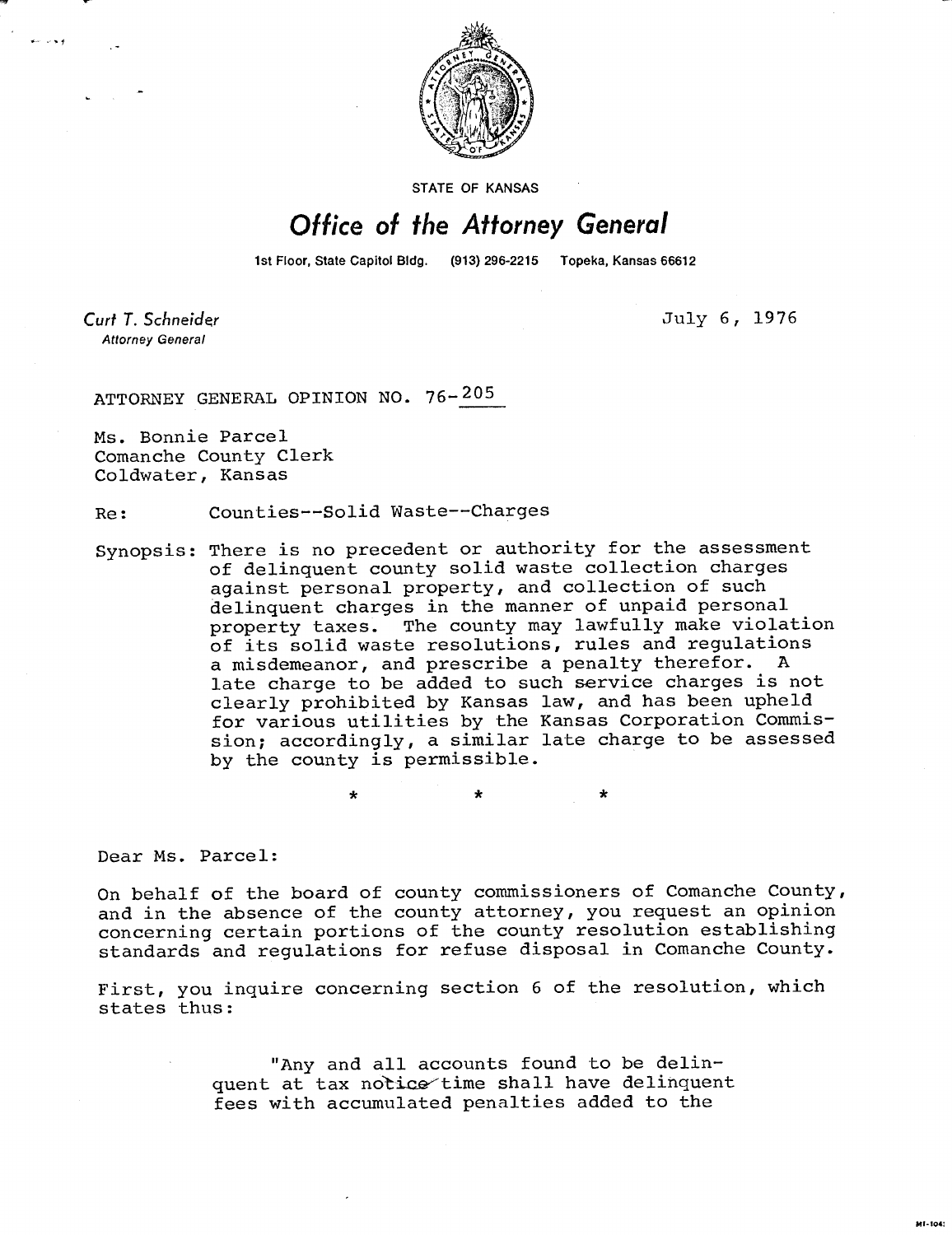Ms. Bonnie Parcel - Page Two July 6, 1976

 $\epsilon = \sqrt{2}$ 

personal property tax, becoming due and payable with the regular tax subject to added applicable penalties."

Under K.S.A. 1975 Supp. 65-3410, the board of county commissioners may establish a schedule of fees to be imposed on real property within any county solid waste service area:

> "In establishing the schedule of fees, the board of county commissioners shall classify the real property within the county solid waste service area based upon the various uses to which the real property is put, the volume of waste occurring from the different land uses and any other factors that the board determines would reasonably relate the waste disposal fee to the real property upon which it would be imposed."

The board "shall impose the appropriate fee upon each division of land and provide for the billing and collection of such fees." Delinquent fees shall constitute assessments against the respective parcels of land, and are a lien against such property for the amount of the uncollected fees. The fees thus assessed are collected at the same time and in the same manner as ordinary county ad valorem property taxes are collected.

The resolution described above provides for the addition of delinquent accounts to personal property taxes, rather than real property. Under the statutory procedure, the fees are fixed according to the use of the property, volume of waste generated from its use, and any other factors which reasonably relate the waste disposal fee to the property involved. It is imposed upon the land rather than as a personal liability of the land owner. Although not a tax, it is at least a charge in the nature of a special assessment, as contemplated by the statute, according to the benefit accruing to the property from the service, measured in part by the use of the property, the waste generated therefrom, and other pertinent factors. There exists, thus, some colorable justification for assessment of delinquent charges against the real property, and collection of such sums in the manner as delinquent ad valorem property taxes. There is no similar apparent basis for assessment of collection service charges and collection of delinquent accounts in the manner as personal property taxes. The delinquent accounts do not, under the resolution, become liens against the personal property, and indeed, there is no basis under the resolution for assessing such charges against personal property. Under the statute, the assessment of such charges against